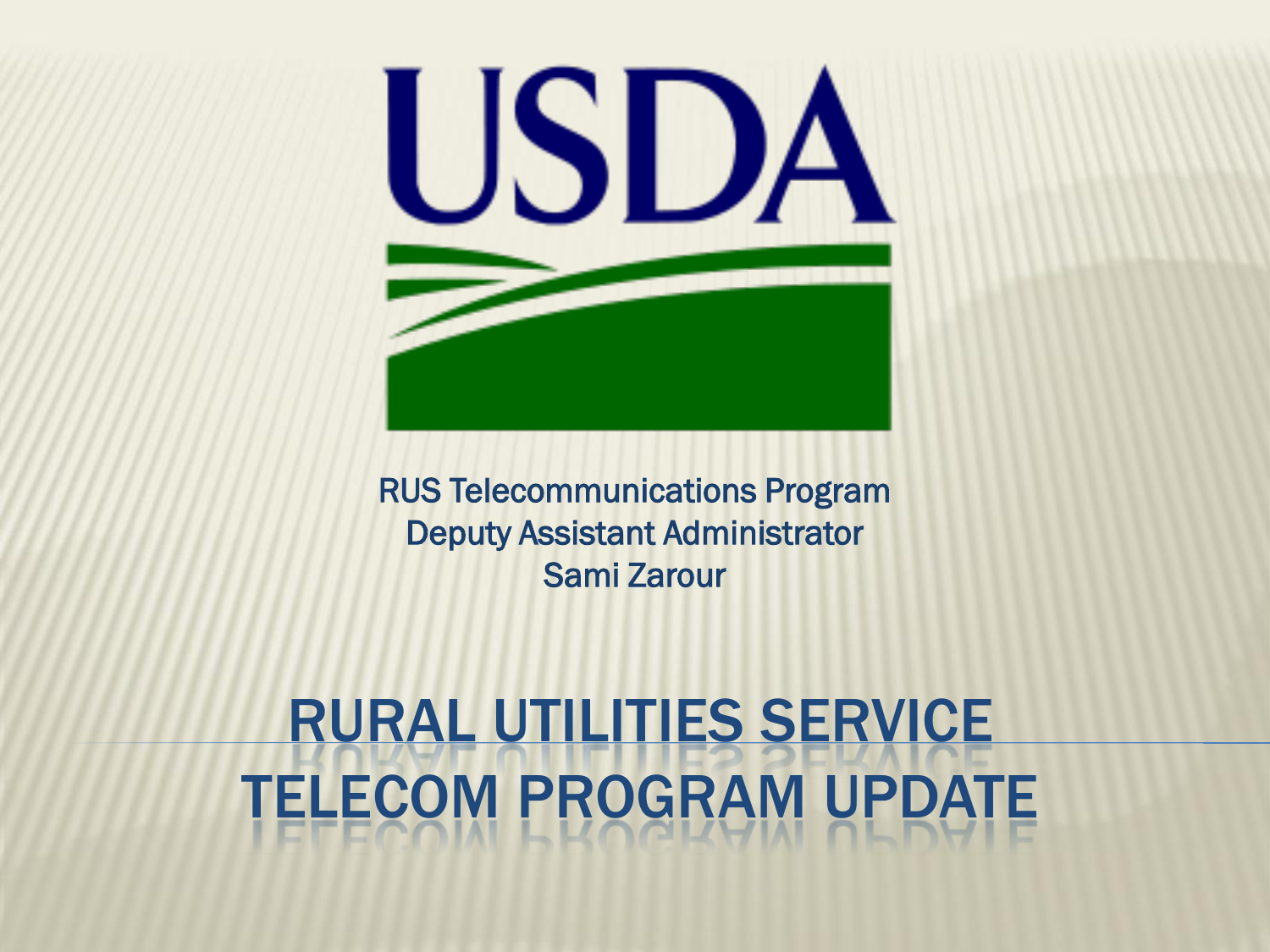1935, the Rural Electrification Administration (REA) provided financing to promote rural electrification.

- 1949, REA received authority to finance telephone service in rural communities.
- 1995, REA/RUS required all telecommunications networks financed to be broadband-capable.

# RUS PROGRAMS HISTORY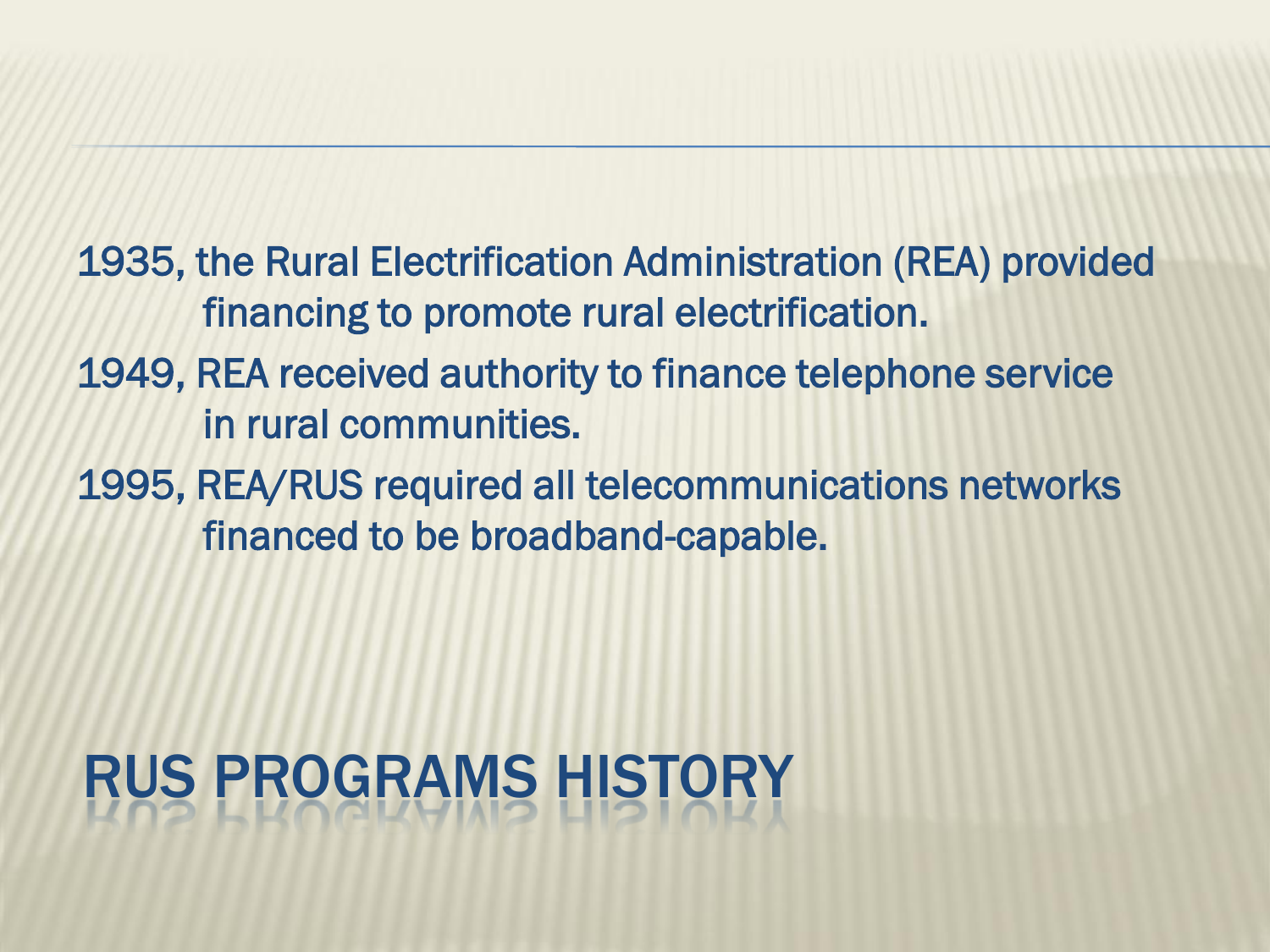#### RUS Telecom Mission:

To ensure that rural residents and businesses receive the same type of telecommunication services as urban areas

RUS investment in broaband infrustucture since 2009 is over \$6 billion in loans & grants.

# TELECOMMUNICATIONS PROGRAM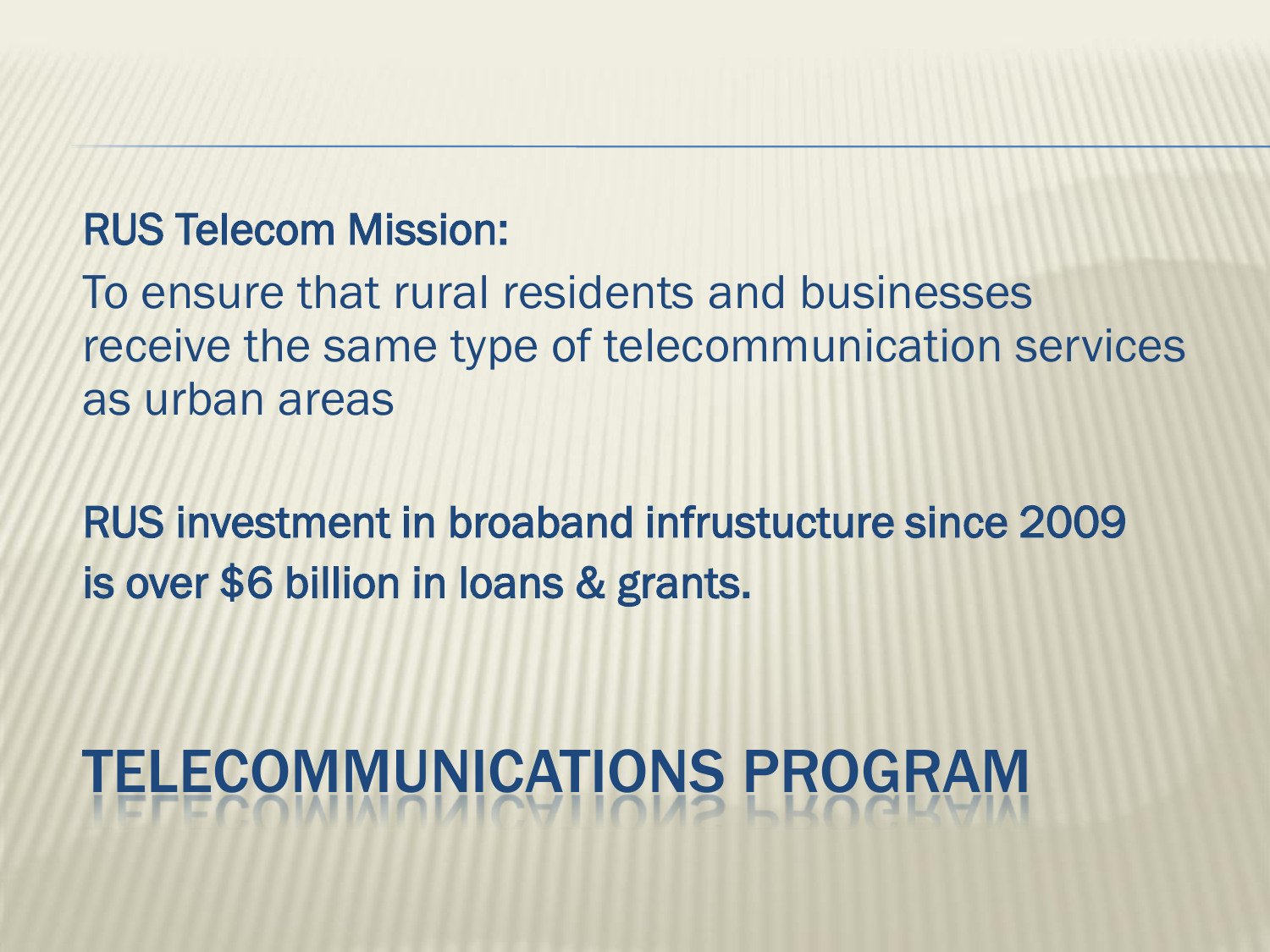### RUS TELECOM PROGRAM

#### Infrastructure Loan Program

Loans for new and improved telecommunications infrastructure in rural communities.

#### Farm Bill Broadband Loan Program

Loans for construction, improvement and acquisition of facilities and equipment to provide broadband service to eligible rural communities.

#### Community Connect Grant Program

Provides grant funding to build out broadband networks in rural unserved areas.

#### DLT Grant Program

Grants for equipment needed to provide Distance Learning and Telemedicine services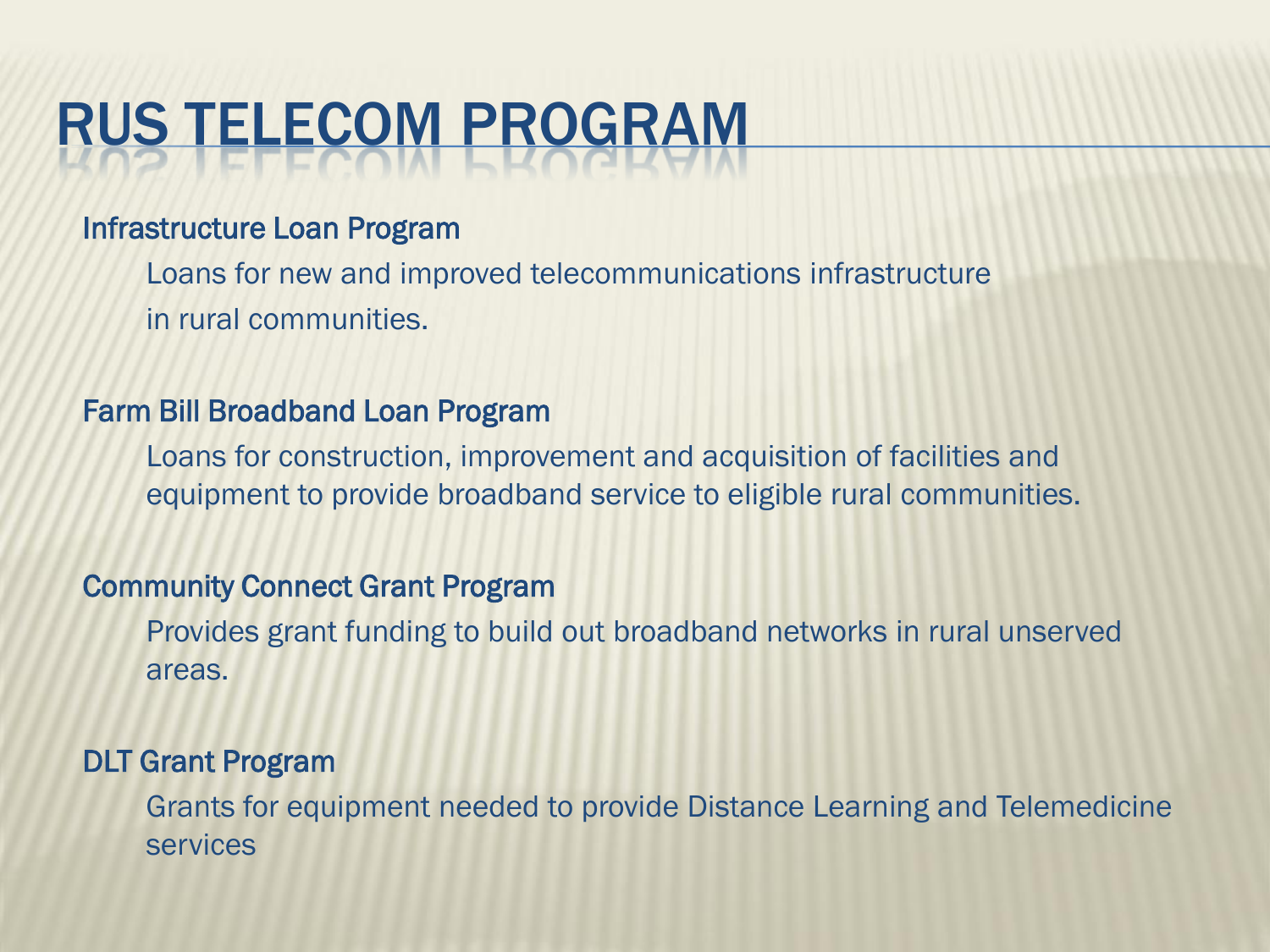### 2015 BUDGET - FUNDING LEVELS

Infrastructure Loan Program: \$690 million

Community Connect Grant Program: \$10 million

DLT Grant Program: \$19 million

Broadband Loan Program: \$55 million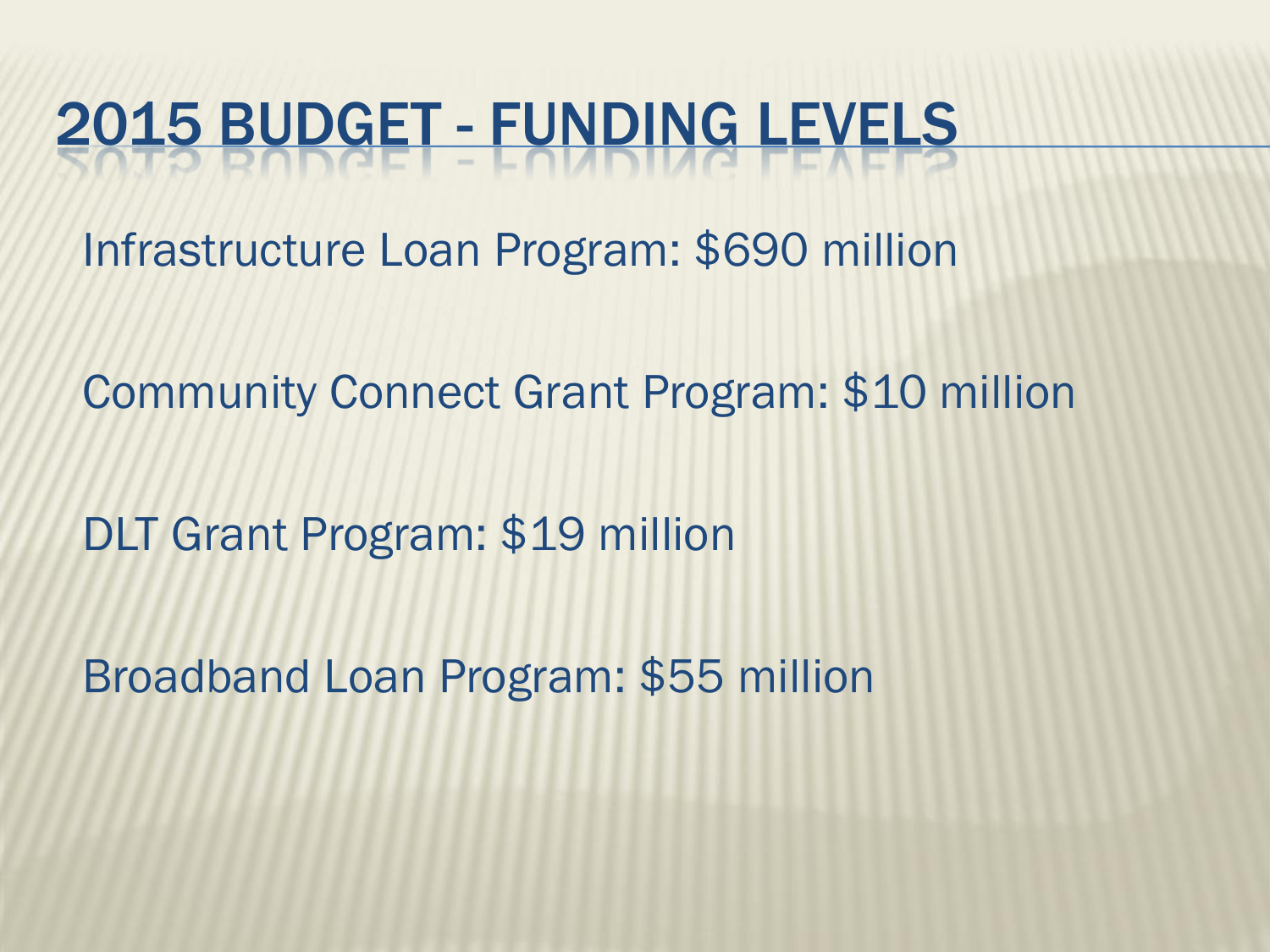#### INFRASTRUCTURE LOAN PROGRAM BROADBAND LOAN PROGRAM

- 14 loans approved:
- \$224 million
- 7 loans pending:
- \$100 million

2014 Farm Bill Mandated certain changes to the program. Regulations have been in the process of being revised and should be complete before the fall.

# LOAN PROGRAM UPDATE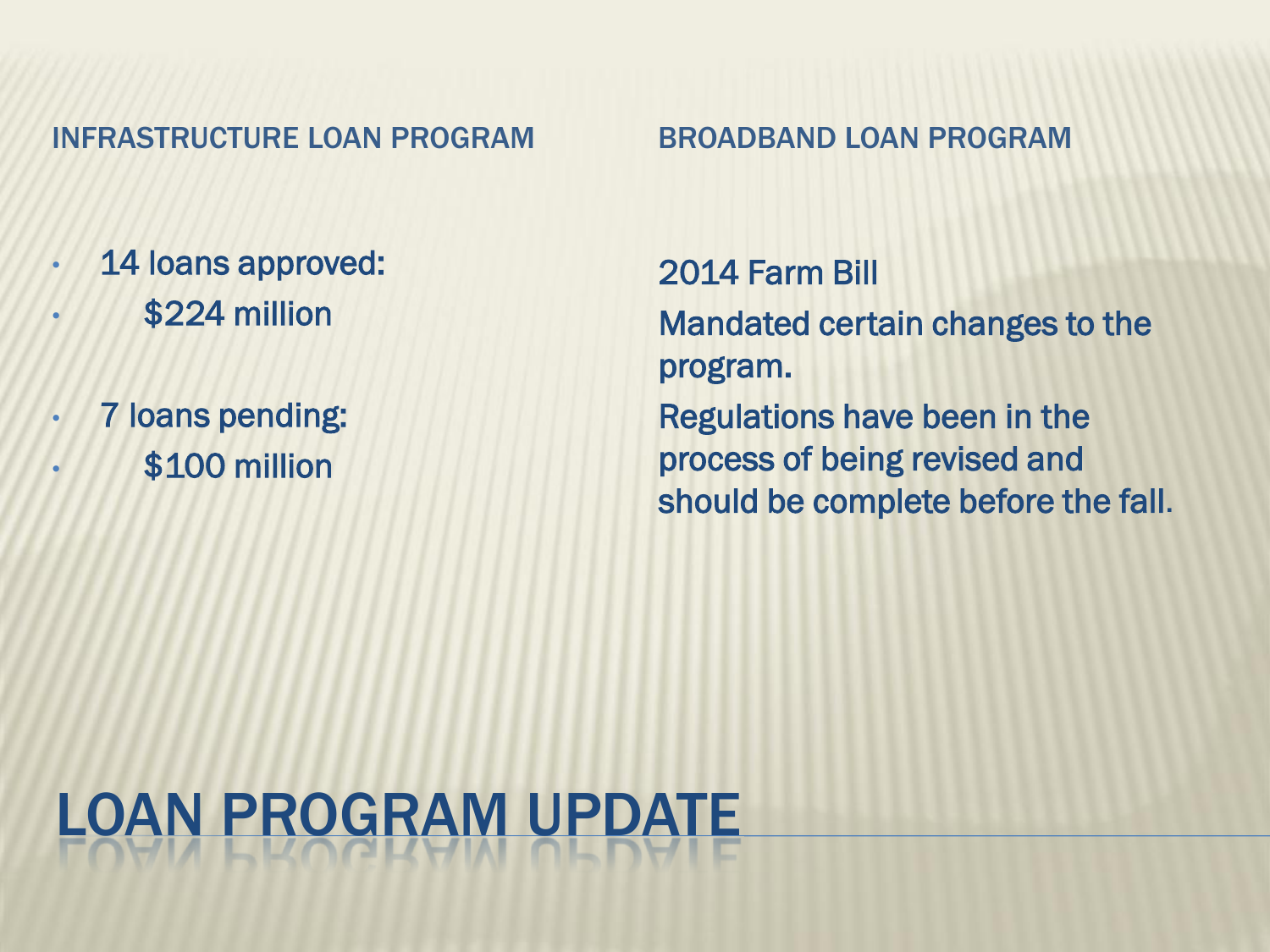COMMUNITY CONNECT GRANT DLT GRANT

FY15 application window closed February 17th.

68 applications submitted, totaling \$106 million

Awards to be announced soon.

### GRANT PROGRAM UPDATE

FY15 application window opened May 22<sup>nd</sup>. And closed July 6, 2015.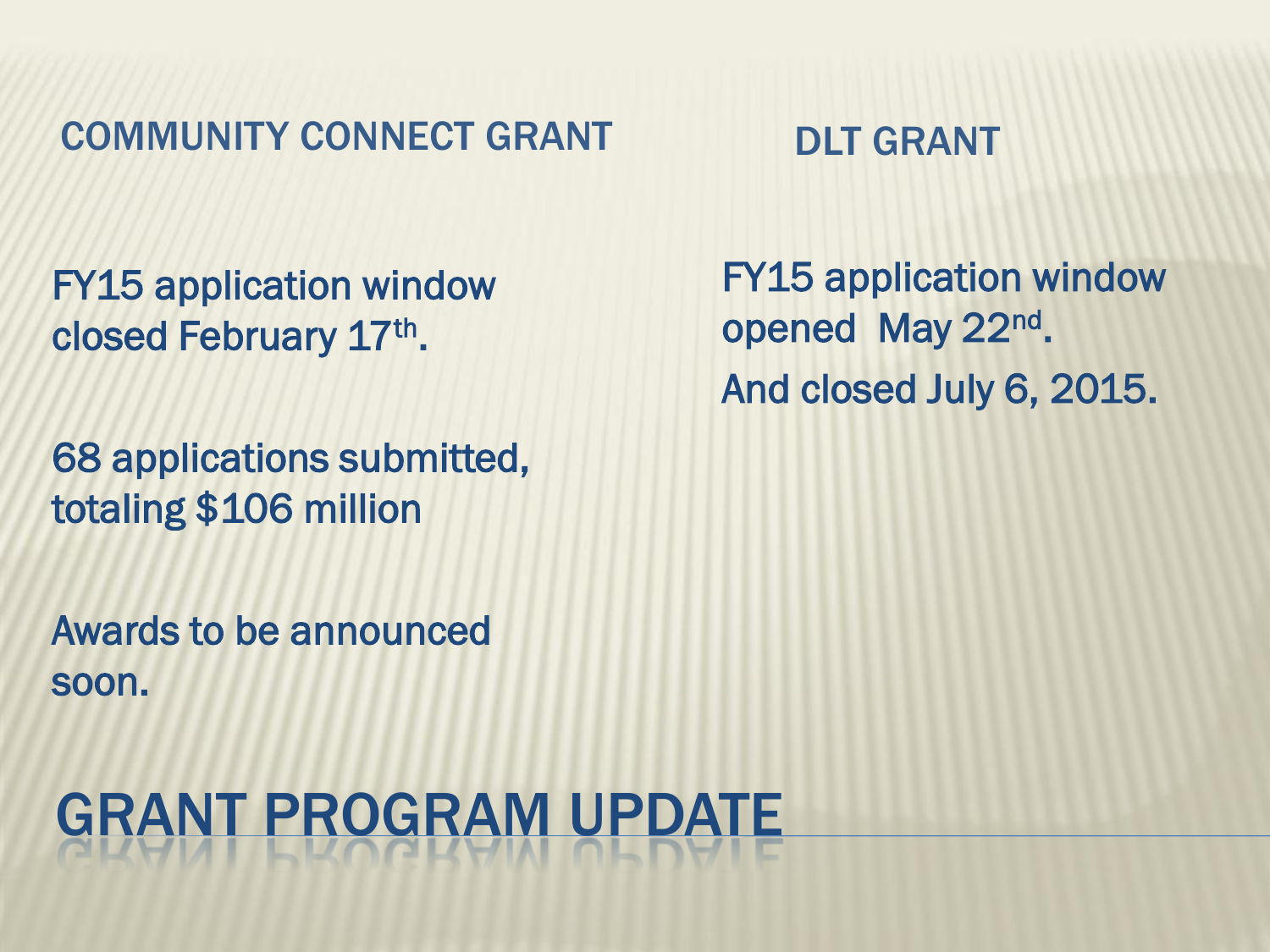BIP Awarded over \$3.5 billion 297 Broadband Infrastructure Projects (LM and MM), 19 Technical Assistance Projects 4 Satellite Awards RUS has advanced nearly 90% of funding

*BIP Program ends September 30, 2015*

RECOVERY ACT FUNDING / BROADBAND INITIATIVES PROGRAM - BIP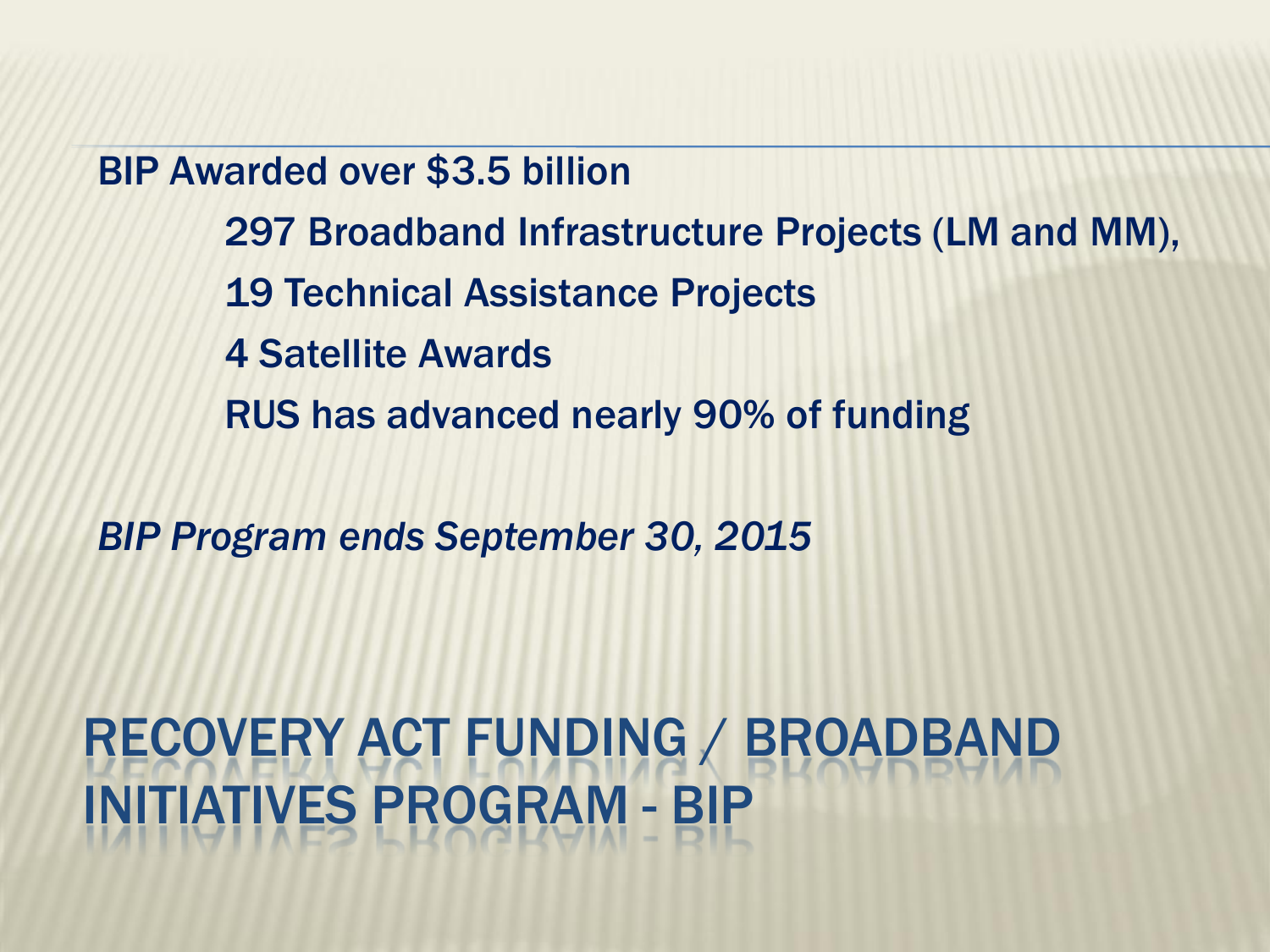### RUS UPDATES

- New Leadership
	- Under Secretary: Lisa Mensah
	- Administrator: Brandon McBride
- **Electronic Intake System** 
	- Across RUS telecommunications, electric and water Programs
	- Roll out scheduled for October 2015.
- **Telecom Program Reorganization (3 divisions)** 
	- Policy and Outreach
	- Portfolio Management and Risk Assessment
	- Loan Origination and Approval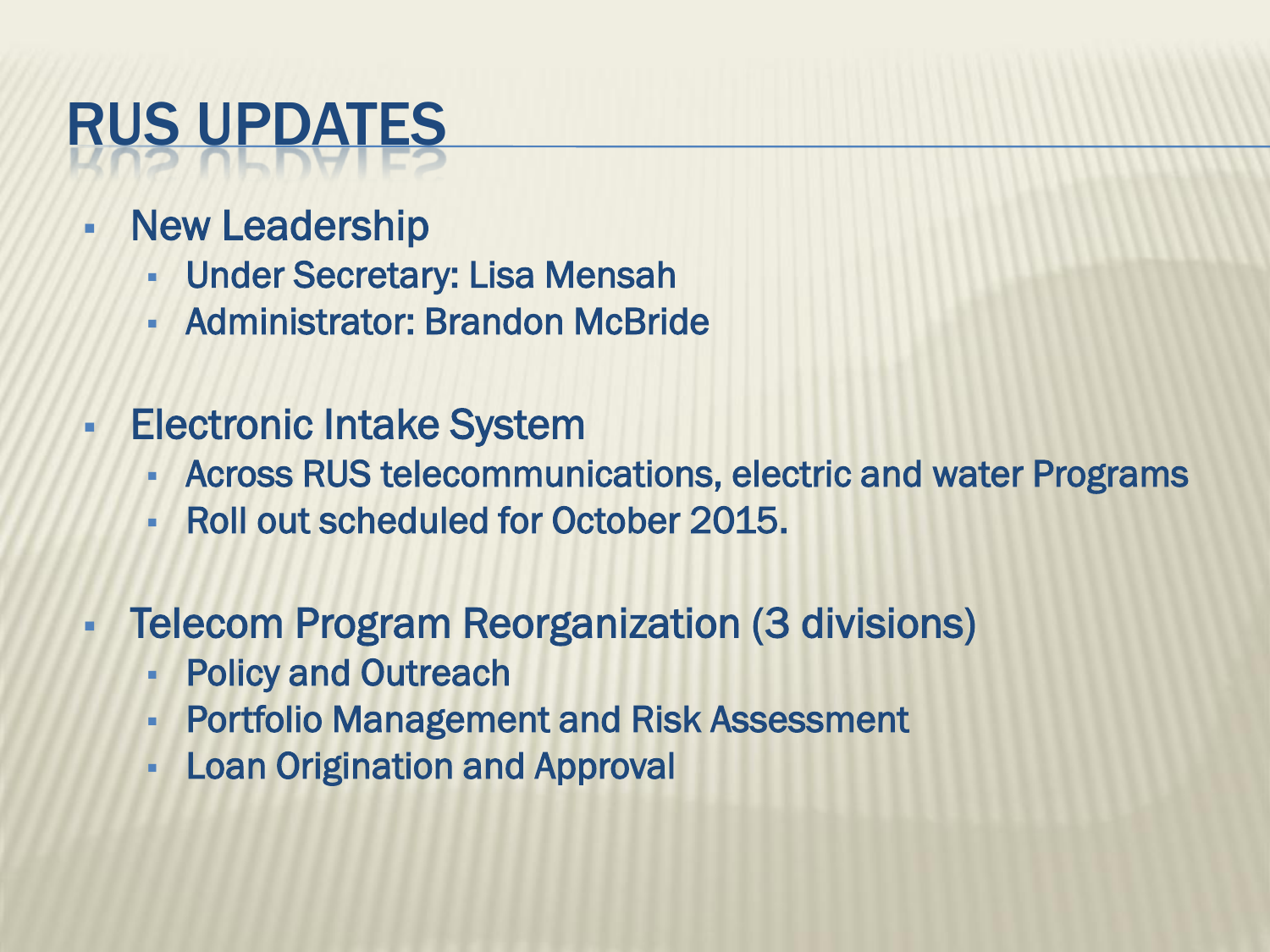#### BROADBAND OPPORTUNITY COUNCIL

- March 23, 2015 Presidential Memorandum.
- Broadband Opportunity Council (BOC) established.
- Co-chaired by the Secretaries of Commerce and Agriculture,
- 25 Agencies represented on the council.
- Providing recommendations on how agencies can promote broadband deployment, adoption and competition.
- August 20 Report to the President.

 *BOC Report will include actions that each agency could take to remove barriers, incentivize investment, promote best practices, align funding decisions, and support deployment and adoption.*